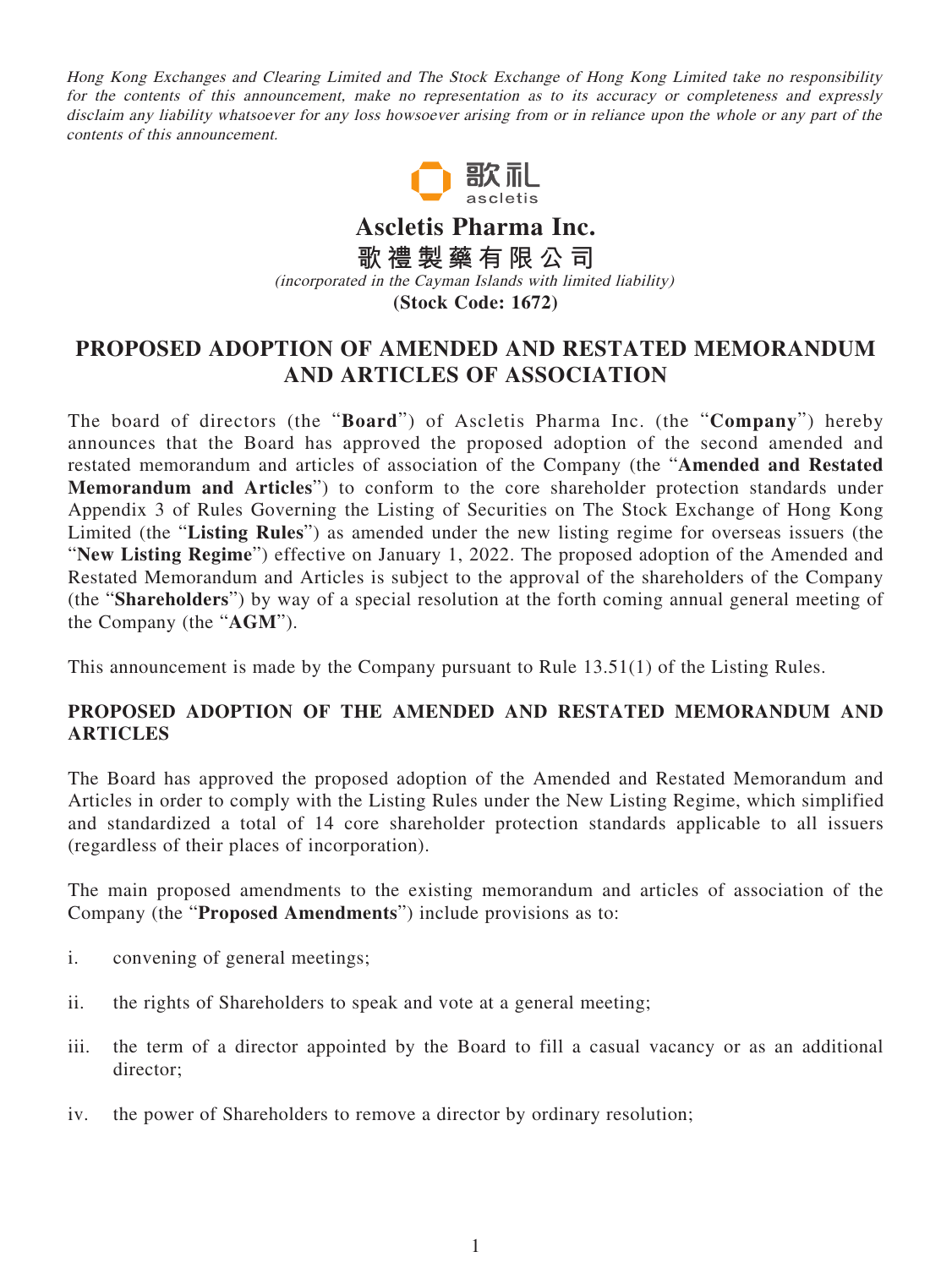- v. the appointment, removal and fixing of remuneration of auditors to be approved by a majority of the Shareholders or other body that is independent of the issuer's board of directors;
- vi. minority shareholders' right to convene an extraordinary general meeting and add resolution(s) to the meeting agenda;
- vii. other amendments for housekeeping purposes pursuant to the Listing Rules and applicable laws of the Cayman Islands; and
- viii. other miscellaneous amendments to update or clarify the provisions in the existing memorandum and articles of association of the Company.

For further details of the Proposed Amendments, please refer to the appendix to this announcement.

## **EFFECTIVE DATE OF THE AMENDED AND RESTATED MEMORANDUM AND ARTICLES**

The proposed adoption of the Amended and Restated Memorandum and Articles is subject to the consideration and, if thought fit, the approval of the Shareholders by way of a special resolution at the AGM. The Amended and Restated Memorandum and Articles, if approved by the Shareholders, will become effective upon the approval by the Shareholders at the AGM.

## **CIRCULAR**

A circular containing, among other things, the full details of the proposed Amended and Restated Memorandum and Articles together with the notice of the AGM will be dispatched to the Shareholders in due course.

> By order of the Board **Ascletis Pharma Inc. 歌禮製藥有限公司 Jinzi Jason WU** Chairman

Hangzhou, the People's Republic of China May 19, 2022

As at the date of this announcement, the Board comprises Dr. Jinzi Jason WU and Mrs. Judy Hejingdao WU, as executive Directors; and Dr. Yizhen WEI, Mr. Jiong GU and Ms. Lin HUA, as independent non-executive Directors.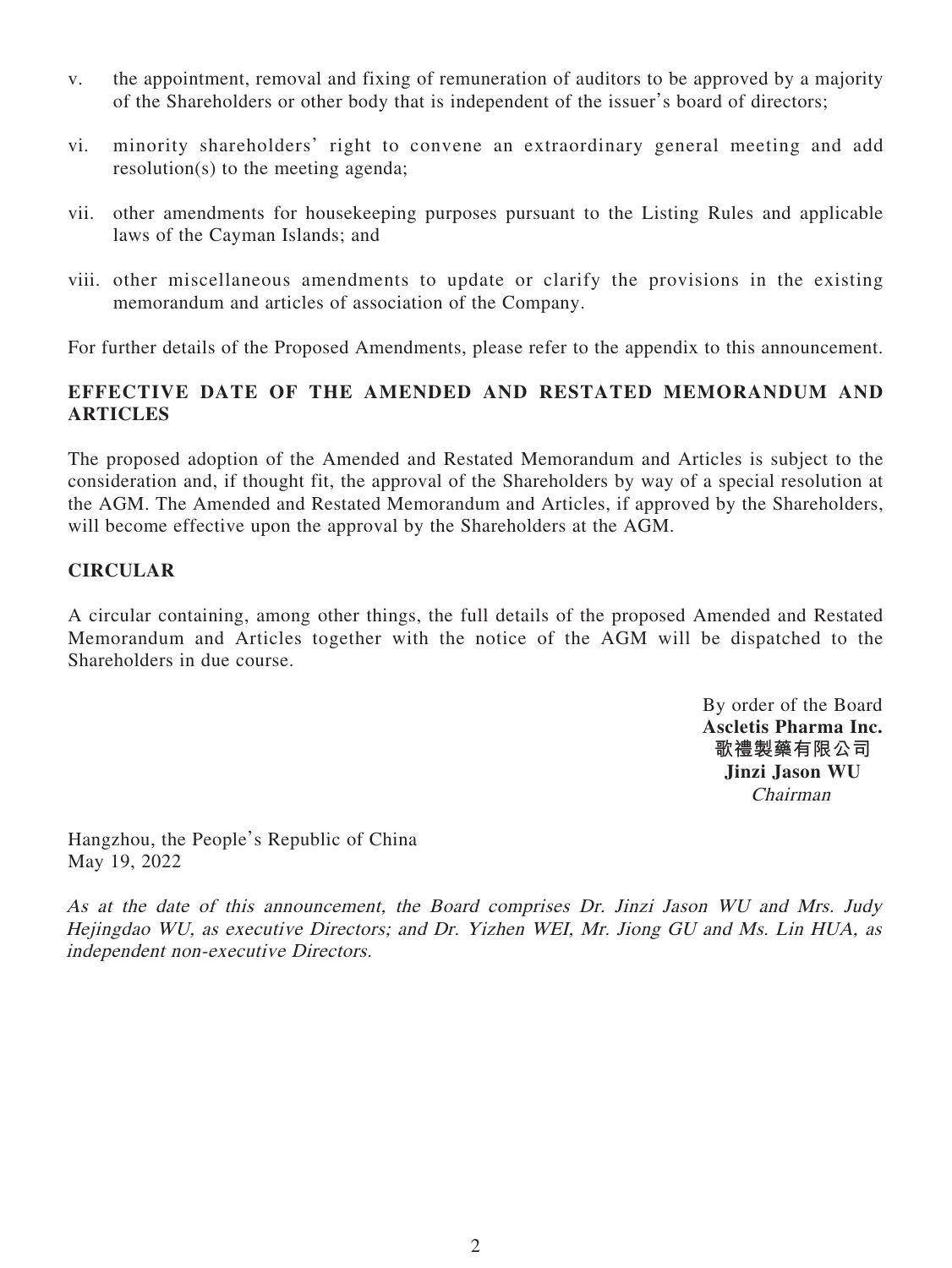# **APPENDIX**

The major details of the Proposed Amendments are as follows:

| <b>Article before amendments</b>                                                                                                                                                                                                                                                                                                                                                        | <b>Article after amendments</b>                                                                                                                                                                                                                                                                                                                                                            |
|-----------------------------------------------------------------------------------------------------------------------------------------------------------------------------------------------------------------------------------------------------------------------------------------------------------------------------------------------------------------------------------------|--------------------------------------------------------------------------------------------------------------------------------------------------------------------------------------------------------------------------------------------------------------------------------------------------------------------------------------------------------------------------------------------|
| Article $1(a)$                                                                                                                                                                                                                                                                                                                                                                          | Article 1 (a)                                                                                                                                                                                                                                                                                                                                                                              |
| "Companies Law"                                                                                                                                                                                                                                                                                                                                                                         | "Companies LawAct"                                                                                                                                                                                                                                                                                                                                                                         |
| means the Companies Law (as revised) of the<br>Cayman Islands as amended from time to time<br>and every other act, order regulation or other<br>instrument having statutory effect (as amended<br>from time to time) for the time being in force<br>in the Cayman Islands applying to or affecting<br>the Company, the Memorandum of Association<br>and/or the Articles of Association; | means the Companies LawAct (as revised) of<br>the Cayman Islands as amended from time to<br>time and every other act, order regulation or<br>other instrument having statutory effect (as<br>amended from time to time) for the time being<br>in force in the Cayman Islands applying to or<br>affecting the Company, the Memorandum of<br>Association and/or the Articles of Association; |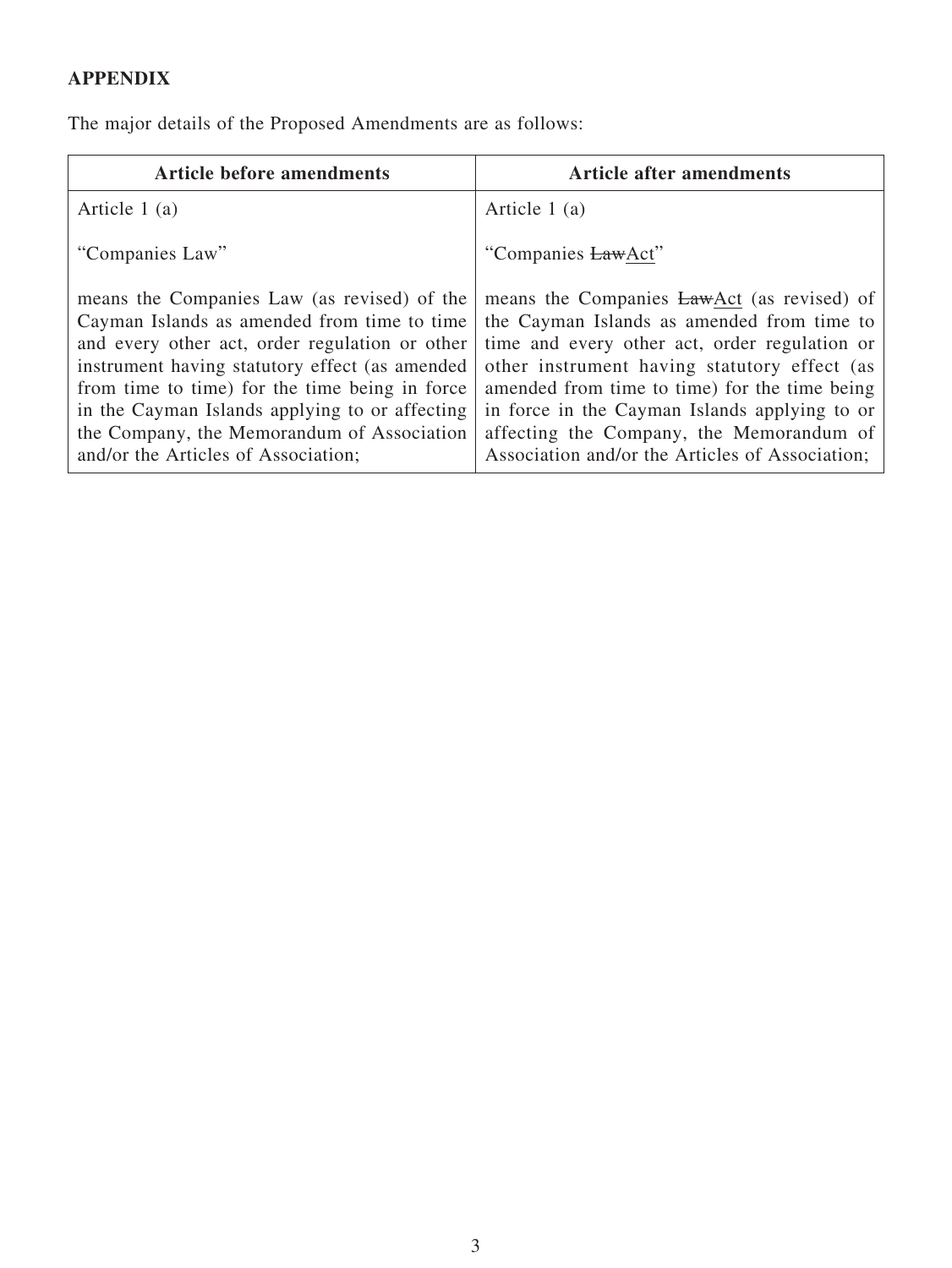|  |  | <b>Article before amendments</b> |
|--|--|----------------------------------|
|--|--|----------------------------------|

#### **Article before amendments Article after amendments**

## Article 5 (a)

If at any time the share capital of the Company is divided into different classes of Shares, all or any of the special rights attached to any class (unless otherwise provided for by the terms of issue of the Shares of that class) may, subject to the provisions of the Companies Law, be varied or abrogated either with the consent in writing of the holders of not less than ¾ in nominal value of the issued Shares of that class or with the sanction of a Special Resolution passed at a separate general meeting of the holders of the Shares of that class. To every such separate general meeting the provisions of these Articles relating to general meetings shall mutatis mutandis apply, but so that the necessary quorum (other than at an adjourned meeting) shall be not less than two persons holding (or, in the case of a Shareholder being a corporation, by its duly authorized representative) or representing by proxy one-third in nominal value of the issued Shares of that class, that the quorum for any meeting adjourned for want of quorum shall be two Shareholders present in person (or in the case of the Shareholder being a corporation, by its duly authorized representative) or by proxy (whatever the number of Shares held by them) and that any holder of Shares of the class present in person (or in the case of the Shareholder being a corporation, by its duly authorized representative) or by proxy may demand a poll.

Article 5 (a)

If at any time the share capital of the Company is divided into different classes of Shares, all or any of the special rights attached to any class (unless otherwise provided for by the terms of issue of the Shares of that class) may, subject to the provisions of the Companies LawAct, be varied or abrogated either with the consent in writing of the holders of not less than ¾ in nominal value of the issued Shares of voting rights of the holders of that class or with the sanction of a Special Resolution passed at a separate general meeting of the holders of the Shares of that class. To every such separate general meeting the provisions of these Articles relating to general meetings shall mutatis mutandis apply, but so that the necessary quorum (other than at an adjourned meeting) shall be not less than two persons holding (or, in the case of a Shareholder being a corporation, by its duly authorized representative) or representing by proxy holding not less than one-third in nominal value of the issued Shares of that class, that the quorum for any meeting adjourned for want of quorum shall be two Shareholders present in person (or in the case of the Shareholder being a corporation, by its duly authorized representative) or by proxy (whatever the number of Shares held by them) and that any holder of Shares of the class present in person (or in the case of the Shareholder being a corporation, by its duly authorized representative) or by proxy may demand a poll.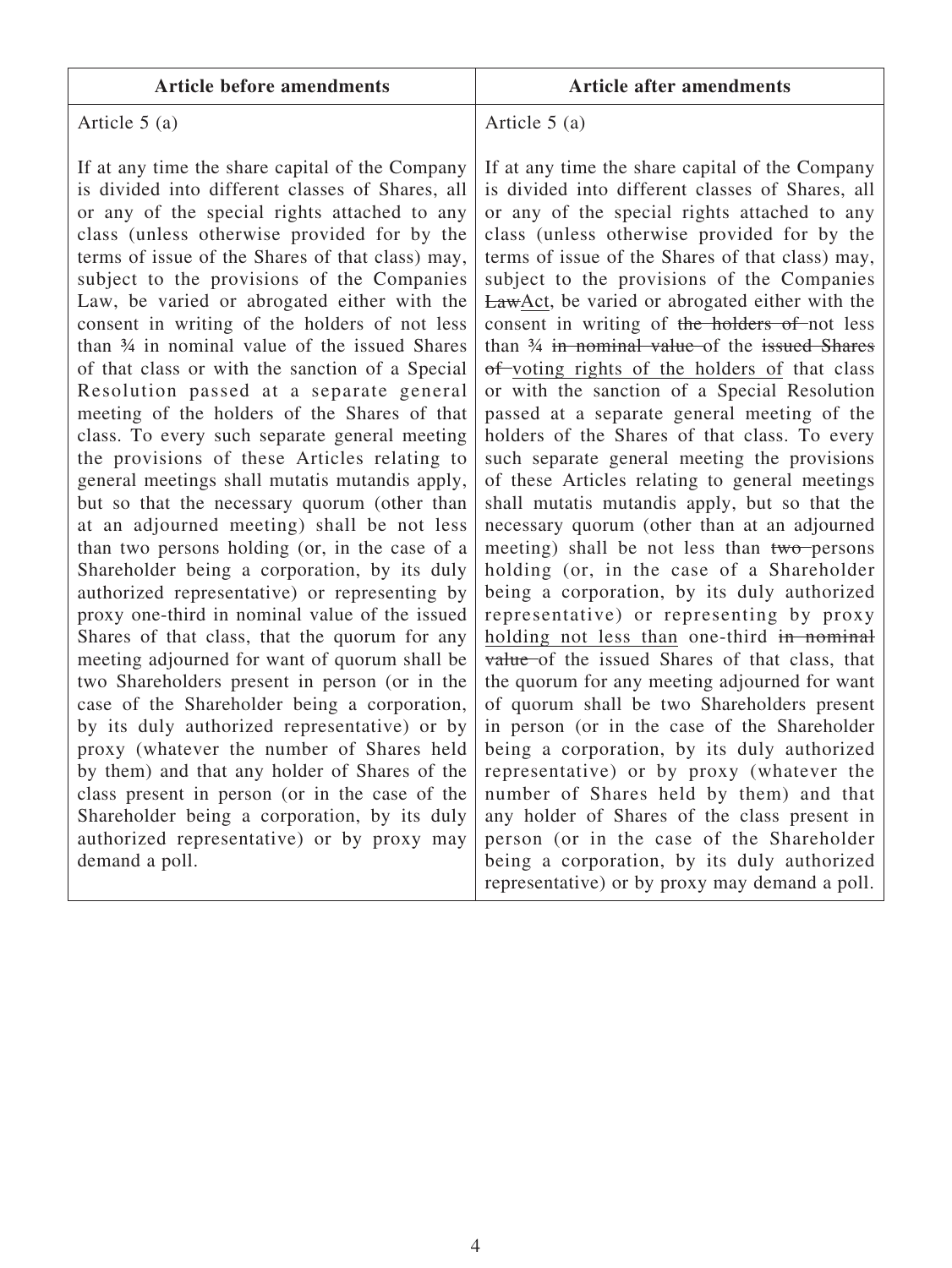Article 15 (a)

Subject to the Companies Law, or any other law or so far as not prohibited by any law and subject to any rights conferred on the holders of any class of Shares, the Company shall have the power to purchase or otherwise acquire all or any of its own Shares (which expression as used in this Article includes redeemable Shares) provided that the manner and terms of purchase have first been authorized by an Ordinary Resolution of the Shareholders, and to purchase or otherwise acquire warrants and other securities for the subscription or purchase of its own Shares, and shares and warrants and other securities for the subscription or purchase of any shares in any company which is its Holding Company and may make payment therefor in any manner and terms authorized or not prohibited by law, including out of capital, or to give, directly or indirectly, by means of a loan, a guarantee, an indemnity, the provision of security or otherwise howsoever, financial assistance for the purpose of or in connection with a purchase or other acquisition made or to be made by any person of any Shares or warrants or other securities in the Company or any company which is a Holding Company of the Company and should the Company purchase or otherwise acquire its own Shares or warrants or other securities neither the Company nor the Board shall be required to select the Shares or warrants or other securities to be purchased or otherwise acquired rateably or in any other manner and terms as between the holders of Shares or warrants or other securities of the same class or as between them and the holders of Shares or warrants or other securities of any other class or in accordance with the rights as to Dividends or capital conferred by any class of Shares provided always that any such purchase or other acquisition or financial assistance shall only be made in accordance with the relevant code, rules or regulations issued from time to time by the HK Stock Exchange and/or the Securities and Futures Commission of Hong Kong from time to time in force.

Article 15 (a)

Subject to the Companies LawAct, or any other law or so far as not prohibited by any law and subject to any rights conferred on the holders of any class of Shares, the Company shall have the power to purchase or otherwise acquire all or any of its own Shares (which expression as used in this Article includes redeemable Shares) provided that the manner and terms of purchase have first been authorized by an Ordinary Resolution of the Shareholders, and to purchase or otherwise acquire warrants and other securities for the subscription or purchase of its own Shares, and shares and warrants and other securities for the subscription or purchase of any shares in any company which is its Holding Company and may make payment therefor in any manner and terms authorized or not prohibited by law, including out of capital, or to give, directly or indirectly, by means of a loan, a guarantee, an indemnity, the provision of security or otherwise howsoever, financial assistance for the purpose of or in connection with a purchase or other acquisition made or to be made by any person of any Shares or warrants or other securities in the Company or any company which is a Holding Company of the Company and should the Company purchase or otherwise acquire its own Shares or warrants or other securities neither the Company nor the Board shall be required to select the Shares or warrants or other securities to be purchased or otherwise acquired rateably or in any other manner and terms as between the holders of Shares or warrants or other securities of the same class or as between them and the holders of Shares or warrants or other securities of any other class or in accordance with the rights as to Dividends or capital conferred by any class of Shares provided always that any such purchase or other acquisition or financial assistance shall only be made in accordance with the relevant code, rules or regulations issued from time to time by the HK Stock Exchange and/or the Securities and Futures Commission of Hong Kong from time to time in force.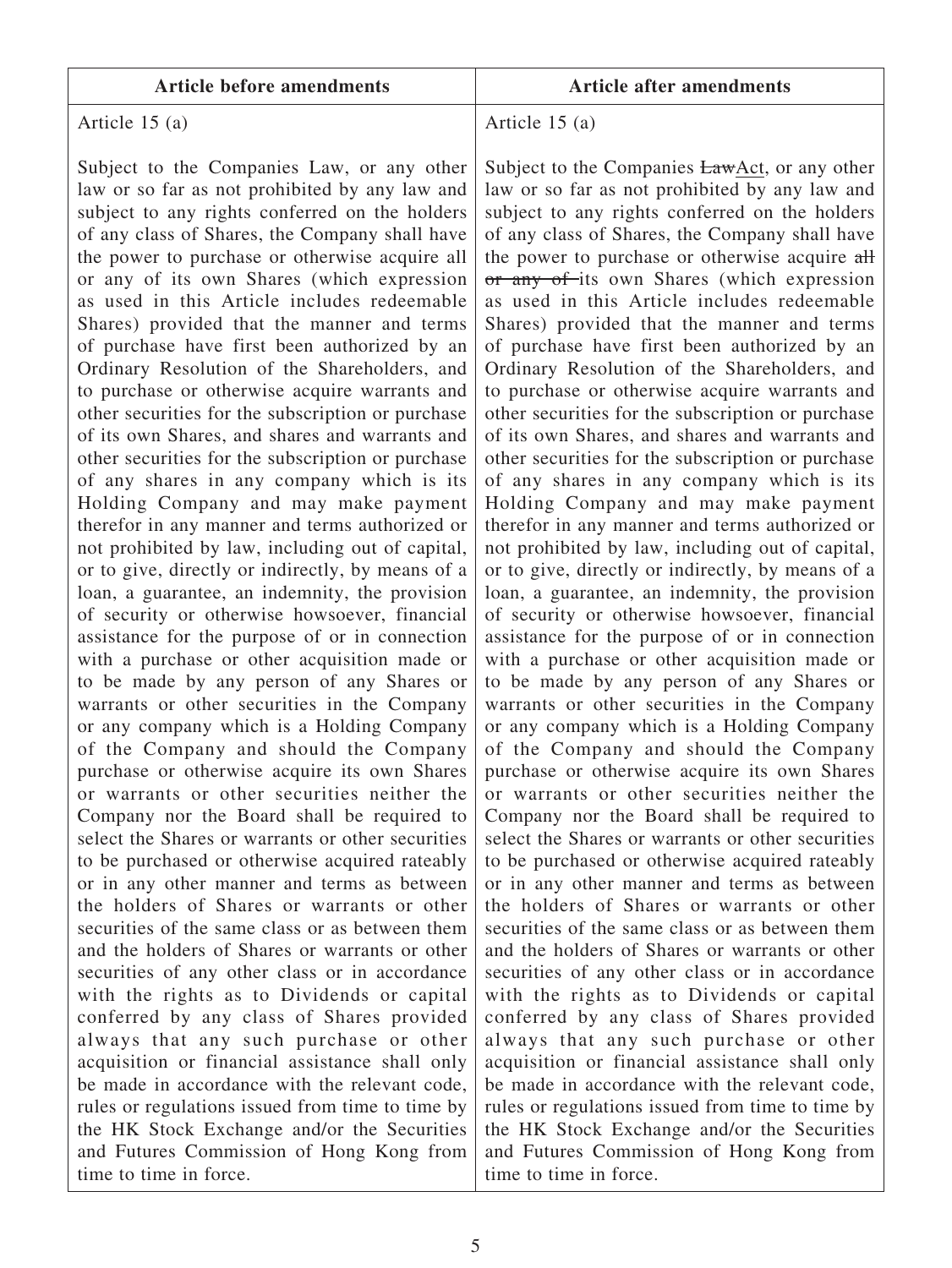| <b>Article before amendments</b>                                                                                                                                                                                                                                                                                                                                                                                                                                                                                                                                                                                                                                                                                                                                                                                                                                                                                                                                                                                                                                                                       | <b>Article after amendments</b>                                                                                                                                                                                                                                                                                                                                                                                                                                                                                                                                                                                                                                                                                                                                                                                                                                                                                                                                                                                                                                                                                                                                                                                                                  |
|--------------------------------------------------------------------------------------------------------------------------------------------------------------------------------------------------------------------------------------------------------------------------------------------------------------------------------------------------------------------------------------------------------------------------------------------------------------------------------------------------------------------------------------------------------------------------------------------------------------------------------------------------------------------------------------------------------------------------------------------------------------------------------------------------------------------------------------------------------------------------------------------------------------------------------------------------------------------------------------------------------------------------------------------------------------------------------------------------------|--------------------------------------------------------------------------------------------------------------------------------------------------------------------------------------------------------------------------------------------------------------------------------------------------------------------------------------------------------------------------------------------------------------------------------------------------------------------------------------------------------------------------------------------------------------------------------------------------------------------------------------------------------------------------------------------------------------------------------------------------------------------------------------------------------------------------------------------------------------------------------------------------------------------------------------------------------------------------------------------------------------------------------------------------------------------------------------------------------------------------------------------------------------------------------------------------------------------------------------------------|
| Article $17(c)$                                                                                                                                                                                                                                                                                                                                                                                                                                                                                                                                                                                                                                                                                                                                                                                                                                                                                                                                                                                                                                                                                        | Article $17(c)$                                                                                                                                                                                                                                                                                                                                                                                                                                                                                                                                                                                                                                                                                                                                                                                                                                                                                                                                                                                                                                                                                                                                                                                                                                  |
| During the Relevant Period (except when<br>the Register is closed), any Shareholder may<br>inspect during business hours any Register<br>maintained in Hong Kong without charge<br>and require the provision to him of copies<br>or extracts thereof in all respects as if the<br>Company were incorporated under and were<br>subject to the Companies Ordinance.                                                                                                                                                                                                                                                                                                                                                                                                                                                                                                                                                                                                                                                                                                                                      | During the Relevant Period (except when the<br>Register is closed on terms equivalent to the<br>Companies Ordinance), any Shareholder may<br>inspect during business hours any Register<br>maintained in Hong Kong without charge<br>and require the provision to him of copies<br>or extracts thereof in all respects as if the<br>Company were incorporated under and were<br>subject to the Companies Ordinance.                                                                                                                                                                                                                                                                                                                                                                                                                                                                                                                                                                                                                                                                                                                                                                                                                              |
| Article 62                                                                                                                                                                                                                                                                                                                                                                                                                                                                                                                                                                                                                                                                                                                                                                                                                                                                                                                                                                                                                                                                                             | Article 62                                                                                                                                                                                                                                                                                                                                                                                                                                                                                                                                                                                                                                                                                                                                                                                                                                                                                                                                                                                                                                                                                                                                                                                                                                       |
| At all times during the Relevant Period other<br>than the year of the Company's adoption of<br>these Articles, the Company shall in each year<br>hold a general meeting as its annual general<br>meeting in addition to any other meeting in<br>that year and shall specify the meeting as such<br>in the notice calling it; and not more than<br>15 Months (or such longer period as may be<br>authorised by the HK Stock Exchange) shall<br>elapse between the date of one annual general<br>meeting of the Company and that of the next.<br>The annual general meeting shall be held in<br>the Relevant Territory or elsewhere as may be<br>determined by the Board and at such time and<br>place as the Board shall appoint. A meeting of<br>the Shareholders or any class thereof may be<br>held by means of such telephone, electronic<br>or other communication facilities as permit<br>all persons participating in the meeting to<br>communicate with each other simultaneously<br>and instantaneously, and participation in such<br>a meeting shall constitute presence at such<br>meetings. | At all times during the Relevant Period<br>other Other than the year of the Company's<br>adoption of these Articles, in each financial<br>year during the Relevant Period, the Company<br>shall in each year-hold a general meeting as<br>its annual general meeting in addition to any<br>other meeting in that year and shall specify<br>the meeting as such in the notice calling it;<br>and not more than 15 Months (or such longer<br>period as may be authorised by the HK Stock<br>Exchange). The Company shall elapse between<br>hold-the date of one annual general meeting<br>of the Company and that of the next-within<br>six months after the end of its financial year.<br>The annual general meeting shall be held in<br>the Relevant Territory or elsewhere as may be<br>determined by the Board and at such time and<br>place as the Board shall appoint. A meeting of<br>the Shareholders or any class thereof may be<br>held by means of such telephone, electronic<br>or other communication facilities as permit<br>all persons participating in the meeting to<br>communicate with each other simultaneously<br>and instantaneously, and participation in such<br>a meeting shall constitute presence at such<br>meetings. |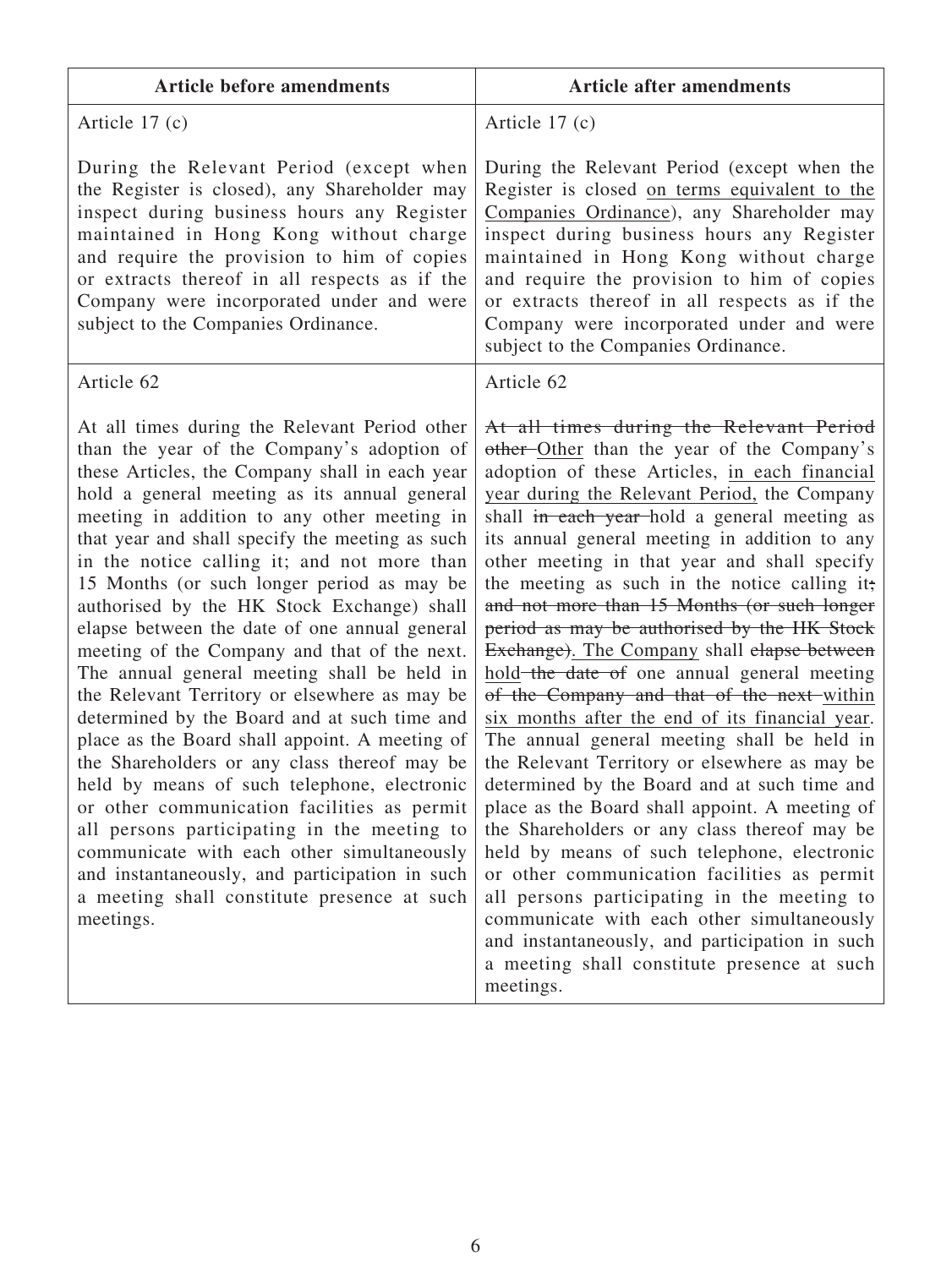| <b>Article before amendments</b>                                                                                                                                                                                                                                                                                                                                                                                                                                                                                                                                                                                                                                                                                                                                                                                                                                                                                                                                                                                                                                                  | <b>Article after amendments</b>                                                                                                                                                                                                                                                                                                                                                                                                                                                                                                                                                                                                                                                                                                                                                                                                                                                                                                                                                                                                                                                                                                                                                                                                                                                                 |
|-----------------------------------------------------------------------------------------------------------------------------------------------------------------------------------------------------------------------------------------------------------------------------------------------------------------------------------------------------------------------------------------------------------------------------------------------------------------------------------------------------------------------------------------------------------------------------------------------------------------------------------------------------------------------------------------------------------------------------------------------------------------------------------------------------------------------------------------------------------------------------------------------------------------------------------------------------------------------------------------------------------------------------------------------------------------------------------|-------------------------------------------------------------------------------------------------------------------------------------------------------------------------------------------------------------------------------------------------------------------------------------------------------------------------------------------------------------------------------------------------------------------------------------------------------------------------------------------------------------------------------------------------------------------------------------------------------------------------------------------------------------------------------------------------------------------------------------------------------------------------------------------------------------------------------------------------------------------------------------------------------------------------------------------------------------------------------------------------------------------------------------------------------------------------------------------------------------------------------------------------------------------------------------------------------------------------------------------------------------------------------------------------|
| Article 64                                                                                                                                                                                                                                                                                                                                                                                                                                                                                                                                                                                                                                                                                                                                                                                                                                                                                                                                                                                                                                                                        | Article 64                                                                                                                                                                                                                                                                                                                                                                                                                                                                                                                                                                                                                                                                                                                                                                                                                                                                                                                                                                                                                                                                                                                                                                                                                                                                                      |
| The Board may, whenever it thinks fit,<br>convene an extraordinary general meeting.<br>Extraordinary general meetings shall also be<br>convened on the requisition of one or more<br>Shareholders holding, at the date of deposit<br>of the requisition, not less than one tenth of<br>the paid up capital of the Company having<br>the right of voting at general meetings. Such<br>requisition shall be made in writing to the<br>Board or the Secretary for the purpose of<br>requiring an extraordinary general meeting to<br>be called by the Board for the transaction of<br>any business specified in such requisition. Such<br>meeting shall be held within two Months after<br>the deposit of such requisition. If within 21<br>days of such deposit, the Board fails to proceed<br>to convene such meeting, the requisitionist(s)<br>himself (themselves) may do so in the same<br>manner, and all reasonable expenses incurred<br>by the requisitionist(s) as a result of the<br>failure of the Board shall be reimbursed to the<br>requisition ist(s) by the Company. | The Board may, whenever it thinks fit,<br>convene an extraordinary general meeting.<br>Extraordinary general meetings shall also be<br>convened, and/or the proposed resolution(s)<br>shall be added to a meeting agenda, on the<br>requisition of one or more Shareholders<br>holding, at the date of deposit of the<br>requisition, not less than one tenth of the paid<br>up capital of the Company having the right<br>of voting at general meetings, on a one vote<br>per Share basis in the share capital of the<br>Company. Such requisition (and resolutions<br>to a meeting agenda, as applicable) shall be<br>made in writing to the Board or the Secretary<br>for the purpose of requiring an extraordinary<br>general meeting to be called by the Board<br>for the transaction of any business specified<br>in such requisition. Such meeting shall be<br>held within two Months after the deposit of<br>such requisition. If within 21 days of such<br>deposit, the Board fails to proceed to convene<br>such meeting, the requisitionist(s) himself<br>(themselves) may do so in the same manner,<br>and all reasonable expenses incurred by the<br>requisitionist(s) as a result of the failure<br>of the Board shall be reimbursed to the<br>requisition ist(s) by the Company. |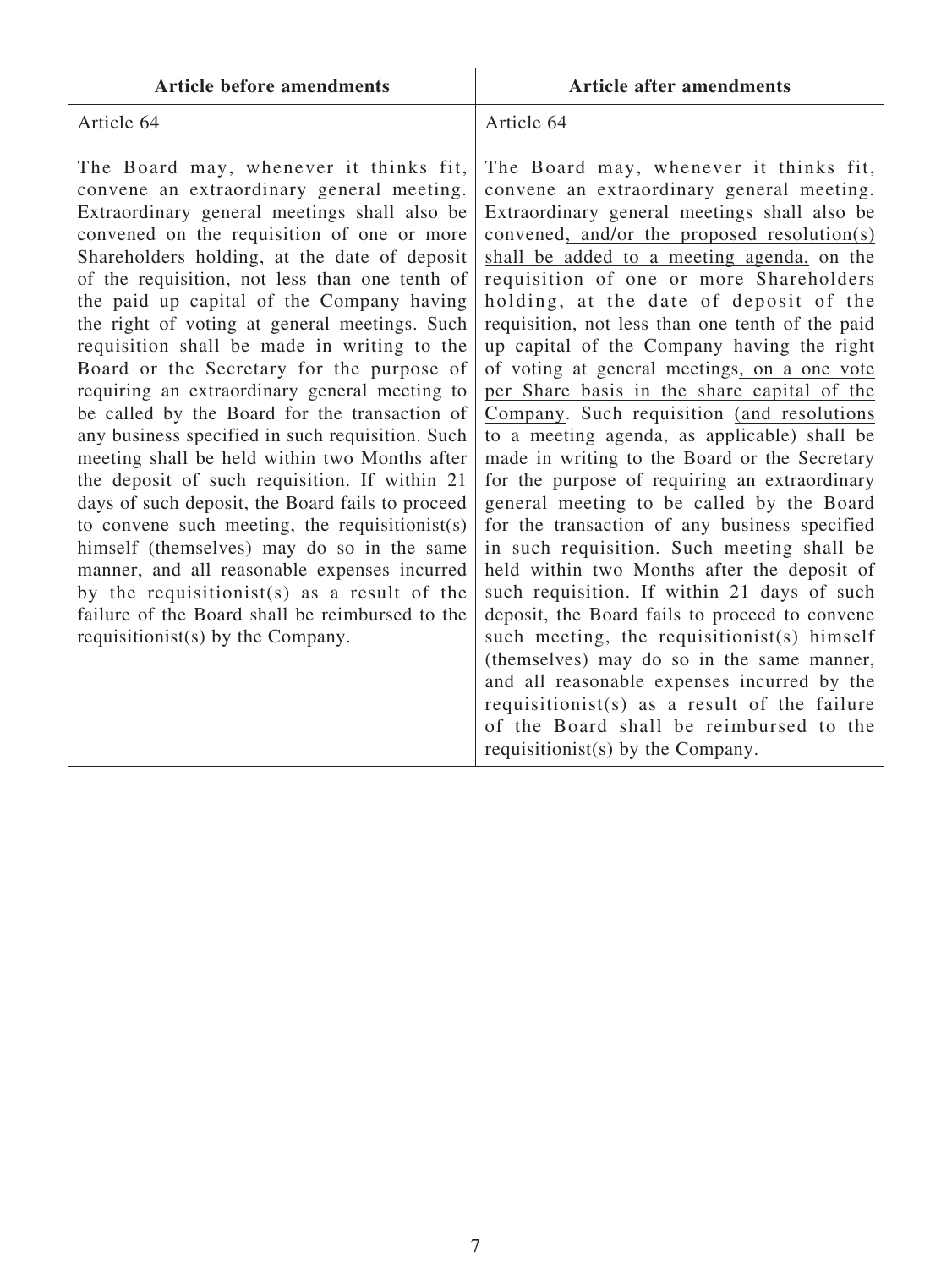|  |  | <b>Article before amendments</b> |
|--|--|----------------------------------|
|--|--|----------------------------------|

#### **Article before amendments Article after amendments**

## Article 65

An annual general meeting of the Company shall be called by at least 21 days' notice in writing, and a general meeting of the Company, other than an annual general meeting, shall be called by at least 14 days' notice in writing. The notice shall be exclusive of the day on which it is served or deemed to be served and of the day for which it is given, and shall specify the place, the day, the hour and the agenda of the meeting and particulars of the resolutions to be considered at that meeting and in case of special business (as defined in Article 67), the general nature of that business, and shall be given, in manner hereinafter mentioned or in such other manner, if any, as may be prescribed by the Company in general meeting, to such persons as are, under these Articles, entitled to receive such notices from the Company, provided that a meeting of the Company shall notwithstanding that it is called by shorter notice than that specified in this Article be deemed to have been duly called if it is so agreed:

- (a) in the case of a meeting called as the annual general meeting, by all the Shareholders entitled to attend and vote thereat; and
- (b) in the case of any other meeting, by a majority in number of the Shareholders having a right to attend and vote at the meeting, being a majority together holding not less than 95% of the total voting rights at the meeting of all members of the Company.

#### Article 65

An annual general meeting of the Company shall be called by at least 21 days' notice in writing, and a general meeting of the Company, other than an annual general meeting, shall be called by at least 14 days' notice in writing. The notice shall be exclusive of the day on which it is served or deemed to be served and of the day for which it is given, and shall specify the place, the day, the hour and the agenda of the meeting and particulars of the resolutions to be considered at that meeting and in case of special business (as defined in Article 67), the general nature of that business, and shall be given, in manner hereinafter mentioned or in such other manner, if any, as may be prescribed by the Company in general meeting, to such persons as are, under these Articles, entitled to receive such notices from the Company, provided that a meeting of the Company shall notwithstanding that it is called by shorter notice than that specified in this Article be deemed to have been duly called if it can be demonstrated to the HK Stock Exchange that reasonable written notice can be given in less time, and it is so agreed:

- (a) in the case of a meeting called as the annual general meeting, by all the Shareholders entitled to attend and vote thereat; and
- (b) in the case of any other meeting, by a majority in number of the Shareholders having a right to attend and vote at the meeting, being a majority together holding not less than 95% of the total voting rights at the meeting of all members of the Company.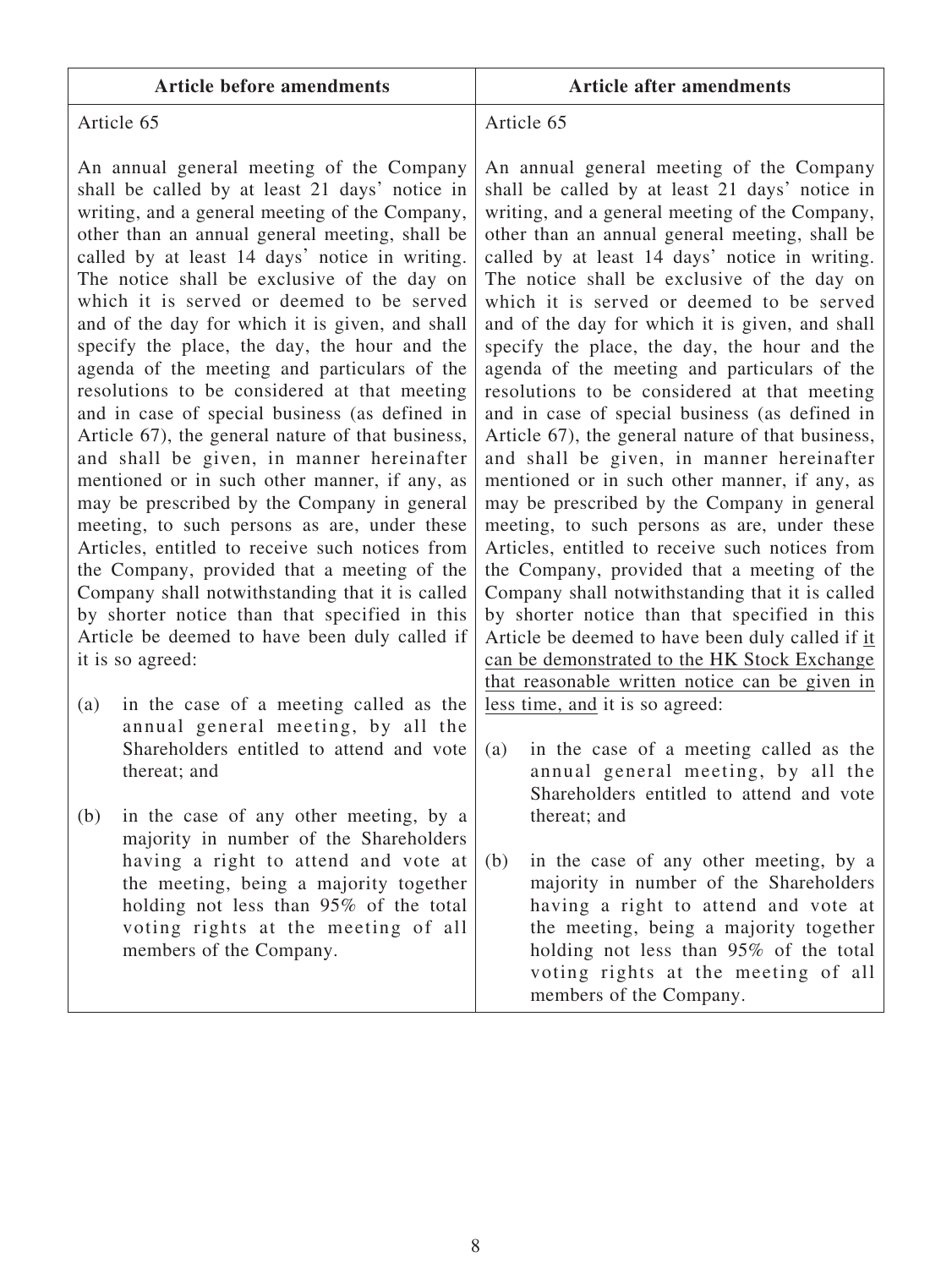| <b>Article before amendments</b>                                                                                                                                                                                                                                                                                                                                                                                                                                                                                                                                                                                                                                                                                                                                                                                                                           | <b>Article after amendments</b>                                                                                                                                                                                                                                                                                                                                                                                                                                                                                                                                                                                                                                                                                                                                                                                                                            |
|------------------------------------------------------------------------------------------------------------------------------------------------------------------------------------------------------------------------------------------------------------------------------------------------------------------------------------------------------------------------------------------------------------------------------------------------------------------------------------------------------------------------------------------------------------------------------------------------------------------------------------------------------------------------------------------------------------------------------------------------------------------------------------------------------------------------------------------------------------|------------------------------------------------------------------------------------------------------------------------------------------------------------------------------------------------------------------------------------------------------------------------------------------------------------------------------------------------------------------------------------------------------------------------------------------------------------------------------------------------------------------------------------------------------------------------------------------------------------------------------------------------------------------------------------------------------------------------------------------------------------------------------------------------------------------------------------------------------------|
| Article 70                                                                                                                                                                                                                                                                                                                                                                                                                                                                                                                                                                                                                                                                                                                                                                                                                                                 | Article 70                                                                                                                                                                                                                                                                                                                                                                                                                                                                                                                                                                                                                                                                                                                                                                                                                                                 |
| The chairman (if any) of the Company or if he<br>is absent or declines to take the chair at such<br>meeting, the Vice chairman (if any) of the<br>Company shall take the chair at every general<br>meeting, or, if there be no such chairman or<br>Vice chairman, or, if at any general meeting<br>neither of such chairman or Vice chairman<br>is present within 15 minutes after the time<br>appointed for holding such meeting, or both<br>such persons decline to take the chair at such<br>meeting, the Directors present shall choose one<br>of their member as chairman of the meeting,<br>and if no Director be present or if all the<br>Directors present decline to take the chair or if<br>the chairman chosen shall retire form the chair,<br>then the Shareholders present shall choose one<br>of their member to be chairman of the meeting. | The chairman (if any) of the Company or if he<br>is absent or declines to take the chair at such<br>meeting, the Vice chairman (if any) of the<br>Company shall take the chair at every general<br>meeting, or, if there be no such chairman or<br>Vice chairman, or, if at any general meeting<br>neither of such chairman or Vice chairman<br>is present within 15 minutes after the time<br>appointed for holding such meeting, or both<br>such persons decline to take the chair at such<br>meeting, the Directors present shall choose one<br>of their member as chairman of the meeting,<br>and if no Director be present or if all the<br>Directors present decline to take the chair or if<br>the chairman chosen shall retire form the chair,<br>then the Shareholders present shall choose one<br>of their member to be chairman of the meeting. |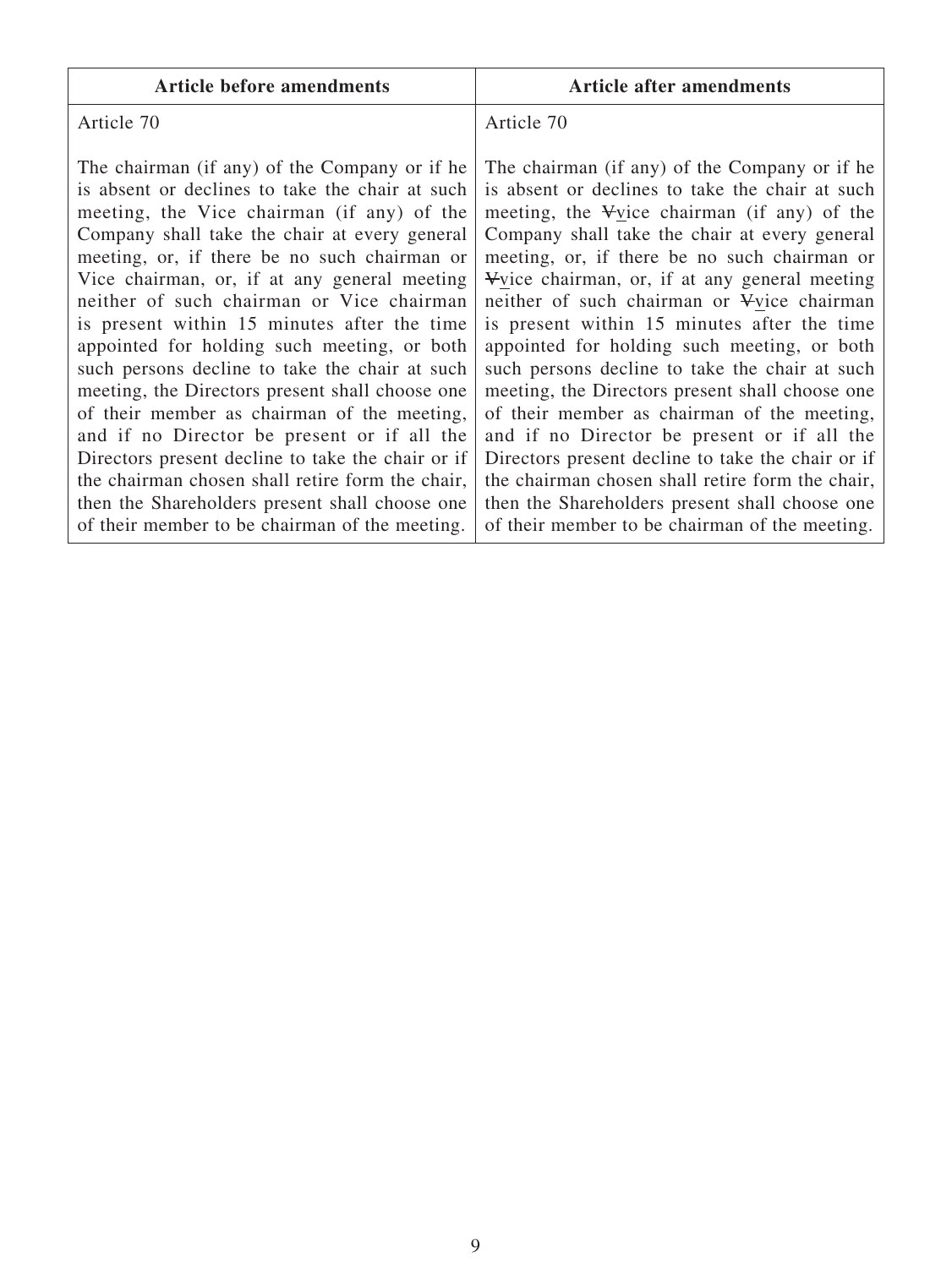| <b>Article before amendments</b>                | <b>Article after amendments</b>                 |
|-------------------------------------------------|-------------------------------------------------|
| Article 72                                      | Article 72                                      |
| At any general meeting a resolution put to      | At any general meeting a resolution put to      |
| the vote of the meeting shall be decided by     | the vote of the meeting shall be decided by     |
| poll save that the chairman of the meeting      | poll save that the chairman of the meeting      |
| may, pursuant to the Listing Rules, allow a     | may, pursuant to the Listing Rules, allow a     |
| resolution to be voted by a show of hands.      | resolution to be voted by a show of hands.      |
| Where a show of hands is allowed, before or     | Where a show of hands is allowed, before or     |
| on the declaration of the result of the show of | on the declaration of the result of the show of |
| hands, a poll may be demanded by:               | hands, a poll may be demanded by:               |
| at least two Shareholders present in            | at least two Shareholders present in            |
| (a)                                             | (a)                                             |
| person (or, in the case of a Shareholder        | person (or, in the case of a Shareholder        |
| being a corporation, by its duly                | being a corporation, by its duly                |
| authorized representative) or by proxy          | authorized representative) or by proxy          |
| for the time being entitled to vote at the      | for the time being entitled to vote at the      |
| meeting; or                                     | meeting; or                                     |
| (b)                                             | (b)                                             |
| any Shareholder or Shareholders                 | any Shareholder or Shareholders present         |
| present in person (or, in the case of a         | in person (or, in the case of a Shareholder     |
| Shareholder being a corporation, by its         | being a corporation, by its duly                |
| duly authorized representative) or by           | authorized representative) or by proxy          |
| proxy and representing not less than one-       | and representing not less than one-tenth        |
| tenth of the total voting rights of all the     | of the total voting rights, on a one vote       |
| Shareholders having the right to vote at        | per Share basis, of all the Shareholders        |
| the meeting; or                                 | having the right to vote at the meeting; or     |
| any Shareholder or Shareholders                 | any Shareholder or Shareholders                 |
| (c)                                             | (c)                                             |
| present in person (or, in the case of a         | present in person (or, in the case of a         |
| Shareholder being a corporation, by its         | Shareholder being a corporation, by its         |
| duly authorized representative) or by           | duly authorized representative) or by           |
| proxy and holding Shares conferring a           | proxy and holding Shares conferring a           |
| right to vote at the meeting being Shares       | right to vote at the meeting being Shares       |
| on which an aggregate sum has been paid         | on which an aggregate sum has been paid         |
| up equal to not less than one-tenth of          | up equal to not less than one-tenth of          |
| the total sum paid up on all the Shares         | the total sum paid up on all the Shares         |
| conferring that right.                          | conferring that right.                          |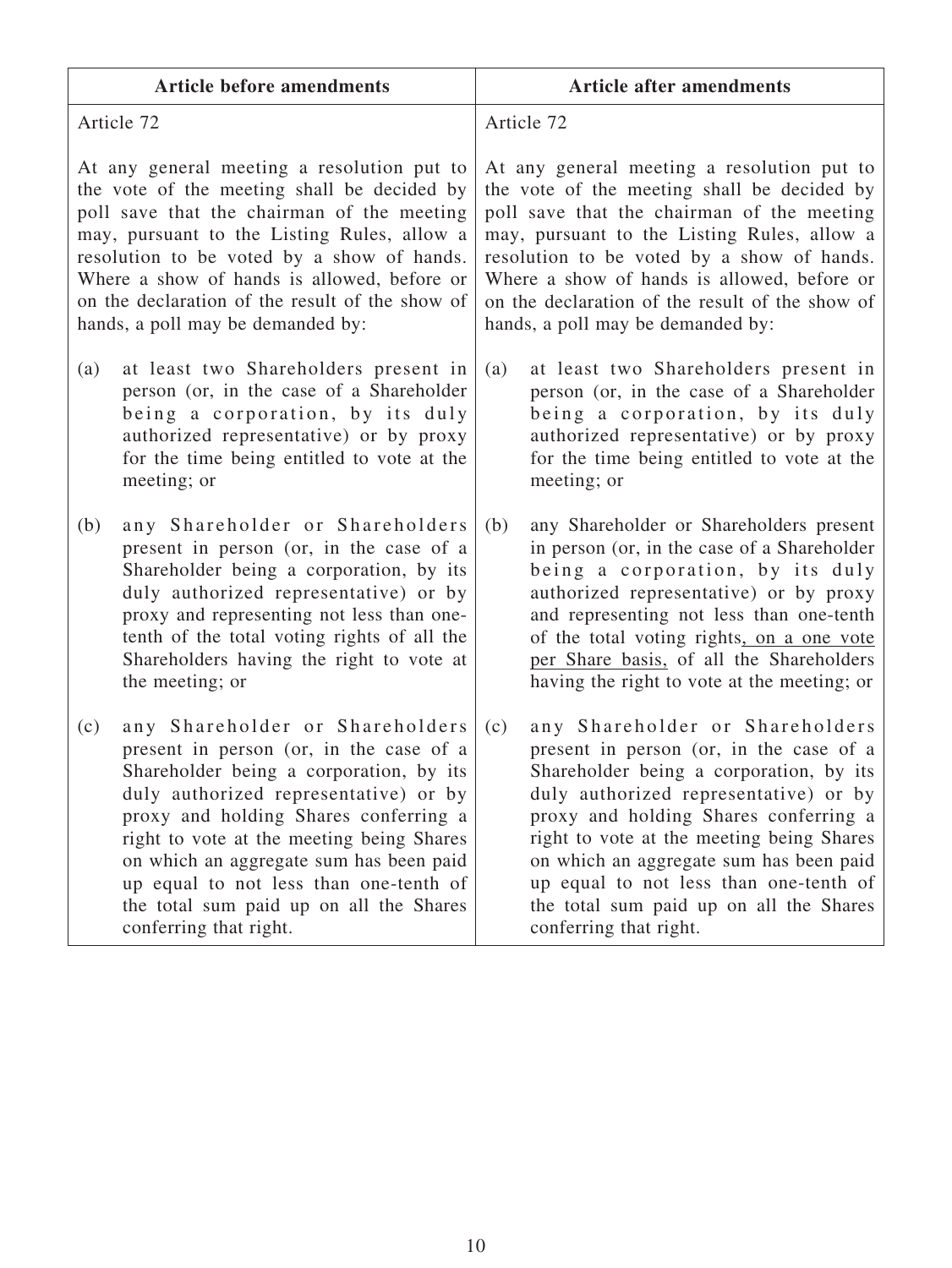| <b>Article before amendments</b>                                                                                                                                                                                                                                                                                                                                                                                                                                                                                                                                                                                                                                                                                                                                                                                                                                                                                                                                                       | <b>Article after amendments</b>                                                                                                                                                                                                                                                                                                                                                                                                                                                                                                                                                                                                                                                                                                                                                                                                                                                                                                                                                                                |
|----------------------------------------------------------------------------------------------------------------------------------------------------------------------------------------------------------------------------------------------------------------------------------------------------------------------------------------------------------------------------------------------------------------------------------------------------------------------------------------------------------------------------------------------------------------------------------------------------------------------------------------------------------------------------------------------------------------------------------------------------------------------------------------------------------------------------------------------------------------------------------------------------------------------------------------------------------------------------------------|----------------------------------------------------------------------------------------------------------------------------------------------------------------------------------------------------------------------------------------------------------------------------------------------------------------------------------------------------------------------------------------------------------------------------------------------------------------------------------------------------------------------------------------------------------------------------------------------------------------------------------------------------------------------------------------------------------------------------------------------------------------------------------------------------------------------------------------------------------------------------------------------------------------------------------------------------------------------------------------------------------------|
| Article 79A                                                                                                                                                                                                                                                                                                                                                                                                                                                                                                                                                                                                                                                                                                                                                                                                                                                                                                                                                                            | Article 79A                                                                                                                                                                                                                                                                                                                                                                                                                                                                                                                                                                                                                                                                                                                                                                                                                                                                                                                                                                                                    |
| Where the Company has knowledge that<br>any Shareholder is, under the Listing Rules,<br>required to abstain from voting on any<br>particular resolution or restricted to voting<br>only for or only against any particular<br>resolution, any votes cast by or on behalf of<br>such Shareholder in contravention of such<br>requirement or restriction shall not be counted.                                                                                                                                                                                                                                                                                                                                                                                                                                                                                                                                                                                                           | Shareholders shall have the right to: (a) speak<br>at general meetings of the Company; and<br>(b) vote at a general meeting except where a<br>Shareholder is required, by the Listing Rules,<br>to abstain from voting to approve the matter<br>under consideration.<br>Article 79B                                                                                                                                                                                                                                                                                                                                                                                                                                                                                                                                                                                                                                                                                                                            |
|                                                                                                                                                                                                                                                                                                                                                                                                                                                                                                                                                                                                                                                                                                                                                                                                                                                                                                                                                                                        | Where the Company has knowledge that<br>any Shareholder is, under the Listing Rules,<br>required to abstain from voting on any<br>particular resolution or restricted to voting<br>only for or only against any particular<br>resolution, any votes cast by or on behalf of<br>such Shareholder in contravention of such<br>requirement or restriction shall not be counted.                                                                                                                                                                                                                                                                                                                                                                                                                                                                                                                                                                                                                                   |
| Article 92 (b)                                                                                                                                                                                                                                                                                                                                                                                                                                                                                                                                                                                                                                                                                                                                                                                                                                                                                                                                                                         | Article 92 (b)                                                                                                                                                                                                                                                                                                                                                                                                                                                                                                                                                                                                                                                                                                                                                                                                                                                                                                                                                                                                 |
| Where a Shareholder is a Clearing House (or<br>its nomines(s)), it may (subject to Article 93)<br>authorize such person or persons as it thinks<br>fit to act as its representative or representatives<br>at any meeting of the Company or at any<br>meeting of any class of Shareholders provided<br>that if more than one person is so authorized,<br>the authorization shall specify the number and<br>class of Shares in respect of which each such<br>representative is so authorized. A person so<br>authorized pursuant to the provisions of this<br>Article shall be deemed to have been duly<br>authorized without further evidence of the<br>facts and be entitled to exercise the same rights<br>and powers on behalf of the Clearing House<br>(or its nomines(s)) which he represents as<br>that Clearing House (or its nominee(s)) could<br>exercise as if such person were an individual<br>Shareholder, including the right to vote<br>individually on a show of hands. | Where a Shareholder is a Clearing House (or<br>its nominee(s)), it may (subject to Article 93)<br>authorize such person or persons as it thinks<br>fit to act as its representative or representatives<br>at any meeting of the Company, or at any<br>meeting of any class of Shareholders, or at<br>any meeting of the creditors of the Company<br>provided that if more than one person is so<br>authorized, the authorization shall specify the<br>number and class of Shares in respect of which<br>each such representative is so authorized. A<br>person so authorized pursuant to the provisions<br>of this Article shall be deemed to have been<br>duly authorized without further evidence of the<br>facts and be entitled to exercise the same rights<br>and powers on behalf of the Clearing House<br>(or its nomines(s)) which he represents as<br>that Clearing House (or its nominee(s)) could<br>exercise as if such person were an individual<br>Shareholder, including the right to speak and |

ı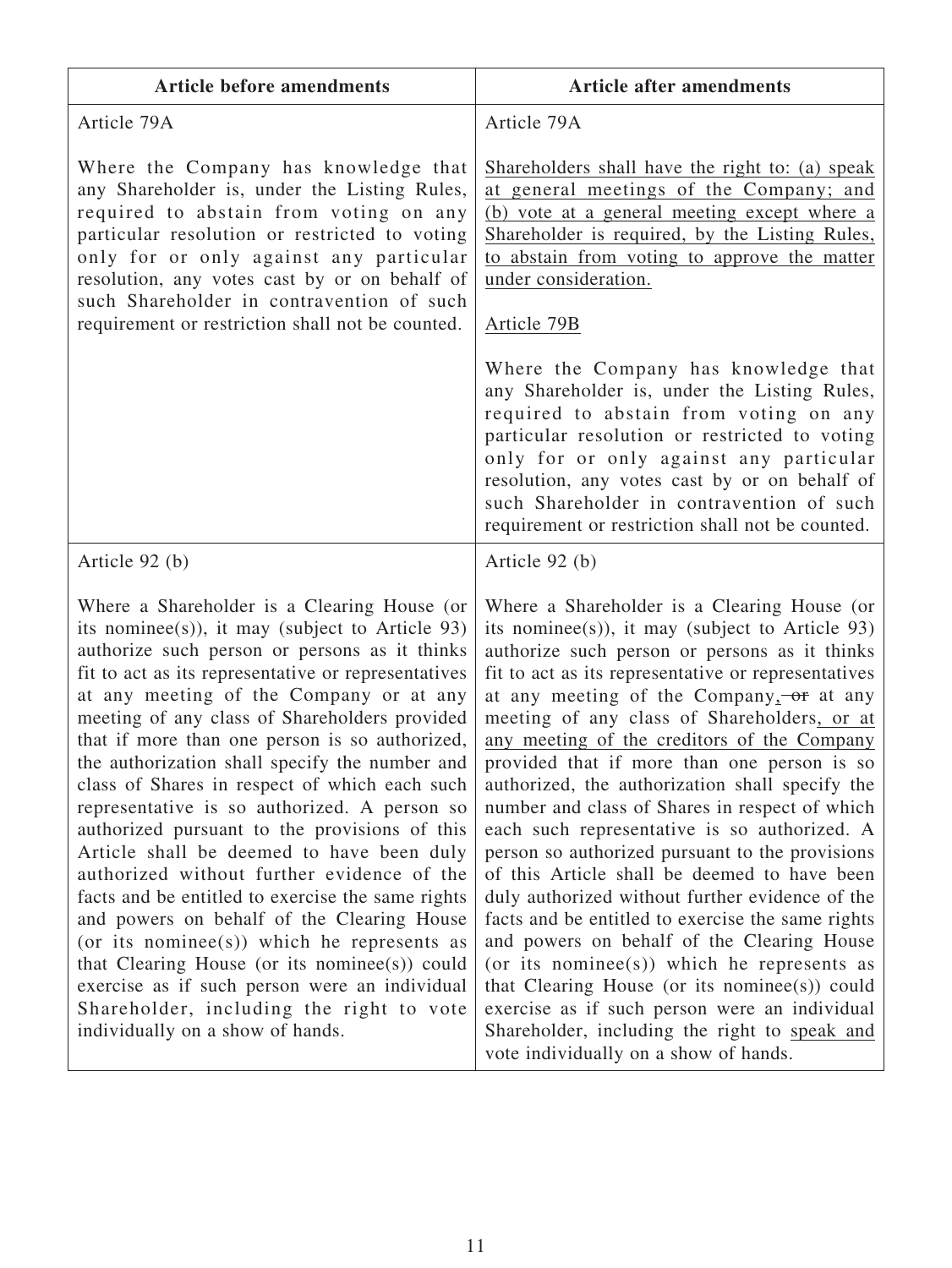| <b>Article before amendments</b>                                                                                                                                                                                                                                                                                                                                                                                                                                                                                                                                                                                                                                                                                                                                                                                                                                                                                                                                                                  | <b>Article after amendments</b>                                                                                                                                                                                                                                                                                                                                                                                                                                                                                                                                                                                                                                                                                                                                                                                                                                                                                                                                                                                                        |
|---------------------------------------------------------------------------------------------------------------------------------------------------------------------------------------------------------------------------------------------------------------------------------------------------------------------------------------------------------------------------------------------------------------------------------------------------------------------------------------------------------------------------------------------------------------------------------------------------------------------------------------------------------------------------------------------------------------------------------------------------------------------------------------------------------------------------------------------------------------------------------------------------------------------------------------------------------------------------------------------------|----------------------------------------------------------------------------------------------------------------------------------------------------------------------------------------------------------------------------------------------------------------------------------------------------------------------------------------------------------------------------------------------------------------------------------------------------------------------------------------------------------------------------------------------------------------------------------------------------------------------------------------------------------------------------------------------------------------------------------------------------------------------------------------------------------------------------------------------------------------------------------------------------------------------------------------------------------------------------------------------------------------------------------------|
| Article 112                                                                                                                                                                                                                                                                                                                                                                                                                                                                                                                                                                                                                                                                                                                                                                                                                                                                                                                                                                                       | Article 112                                                                                                                                                                                                                                                                                                                                                                                                                                                                                                                                                                                                                                                                                                                                                                                                                                                                                                                                                                                                                            |
| The Board shall have power from time to time<br>and at any time to appoint any person as a<br>Director either to fill a casual vacancy or as<br>an additional Director but so that the number<br>of Directors so appointed shall not exceed the<br>maximum number determined from time to<br>time by the Shareholders in general meeting.<br>Any Director appointed by the Board to fill a<br>casual vacancy shall hold office only until the<br>first general meeting of the Company after his<br>appointment and be subject to re-election at<br>such meeting. Any Director appointed by the<br>Board as an addition to the existing Board shall<br>hold office only until the next following annual<br>general meeting of the Company and shall<br>then be eligible for re-election. Any Director<br>appointed under this Article shall not be taken<br>into account in determining the Directors or<br>the number of Directors who are to retire by<br>rotation at an annual general meeting. | The Board shall have power from time to<br>time and at any time to appoint any person<br>as a Director either to fill a casual vacancy<br>or as an additional Director but so that the<br>number of Directors so appointed shall not<br>exceed the maximum number determined from<br>time to time by the Shareholders in general<br>meeting. Any Director appointed by the Board<br>to fill a casual vacancy shall hold office only<br>until the first annual general meeting of the<br>Company after his appointment and be subject<br>to re-election at such meeting. Any Director<br>appointed by the Board as an addition to the<br>existing Board shall hold office only until the<br>next followingfirst annual general meeting of<br>the Company after his appointment and shall<br>then be eligible for re-election. Any Director<br>appointed under this Article shall not be taken<br>into account in determining the Directors or<br>the number of Directors who are to retire by<br>rotation at an annual general meeting. |
| Article 114                                                                                                                                                                                                                                                                                                                                                                                                                                                                                                                                                                                                                                                                                                                                                                                                                                                                                                                                                                                       | Article 114                                                                                                                                                                                                                                                                                                                                                                                                                                                                                                                                                                                                                                                                                                                                                                                                                                                                                                                                                                                                                            |
| The Company may by Ordinary Resolution<br>remove any Director (including a managing<br>director or other executive director) before the<br>expiration of his term of office notwithstanding<br>anything in these Articles or in any agreement<br>between the Company and such Director (but<br>without prejudice to any claim which such<br>Director may have for damages for any breach<br>of any contract between him and the Company)<br>and may by Ordinary Resolution elect another<br>person in his stead. Any Director so appointed<br>shall be subject to retirement by rotation<br>pursuant to Article 108.                                                                                                                                                                                                                                                                                                                                                                              | The CompanyShareholders may by Ordinary<br>Resolution remove any Director (including a<br>managing director or other executive director)<br>before the expiration of his term of office<br>notwithstanding anything in these Articles or in<br>any agreement between the Company and such<br>Director (but without prejudice to any claim<br>which such Director may have for damages for<br>any breach of any contract between him and<br>the Company) and may by Ordinary Resolution<br>elect another person in his stead. Any Director<br>so appointed shall be subject to retirement by<br>rotation pursuant to Article 108.                                                                                                                                                                                                                                                                                                                                                                                                       |

٦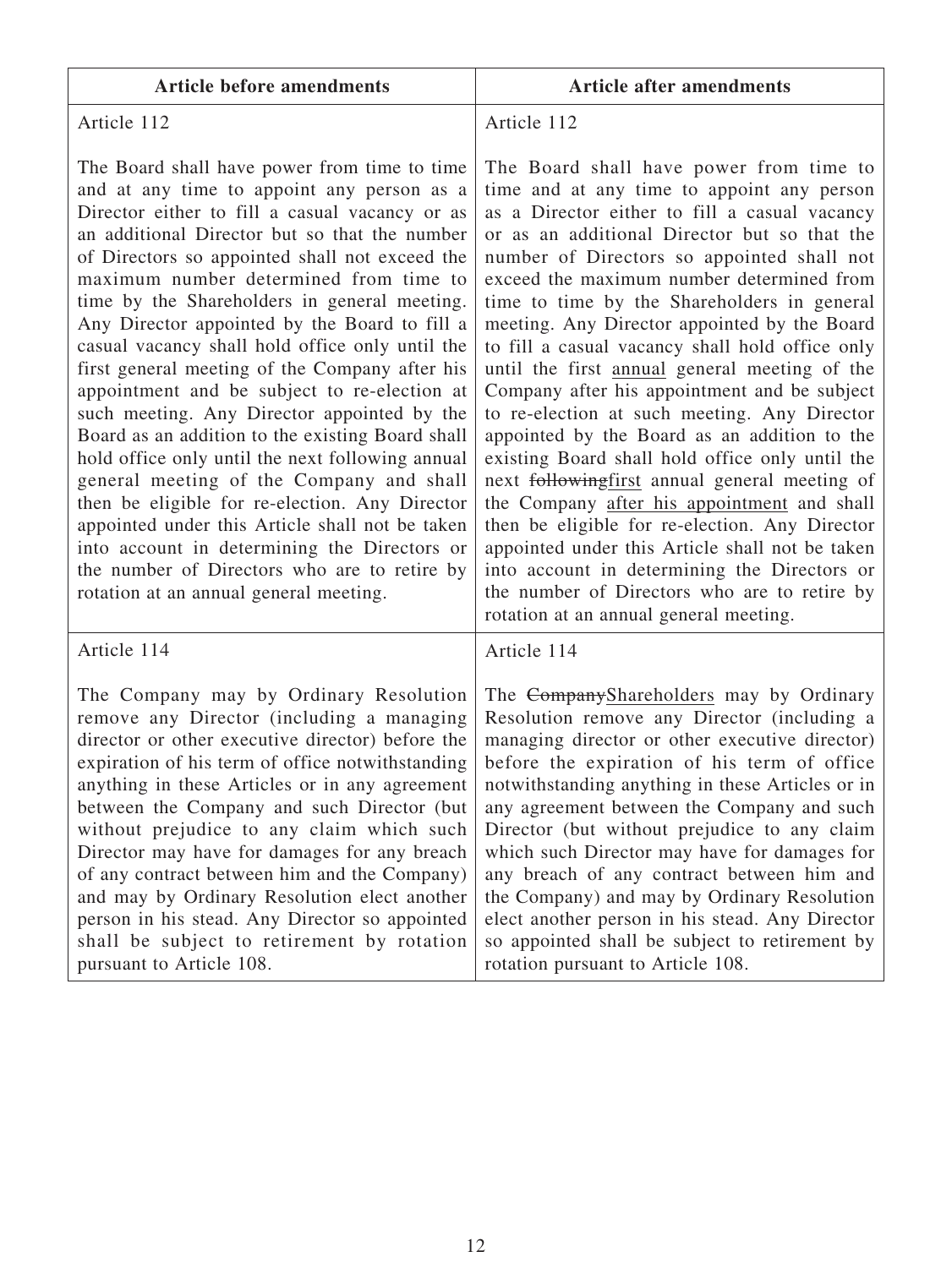| <b>Article before amendments</b> |  |
|----------------------------------|--|
|----------------------------------|--|

#### **Article before amendments Article after amendments**

## Article 132

The Board may from time to time elect or otherwise appoint one of them to the office of chairman of the Company and another to be the vice chairman of the Company (or two or more vice Chairmen) and determine the period for which each of them is to hold office. The chairman of the company or, in his absence, the vice chairman of the Company shall preside as chairman at meetings of the Board, but if no such chairman or vice chairman be elected or appointed, or if at any meeting the chairman or vice chairman is not present within five minutes after the time appointed for holding the same and willing to act, the Directors present shall choose one of their number to be chairman of such meeting. All the provisions of Articles 103, 108, 123, 124 and 125 shall mutatis mutandis apply to any Directors elected or otherwise appointed to any office in accordance with the provisions of this Article.

#### Article 155(a)

The Board may subject to Article 156 from time to time pay to the Shareholders such interim Dividends as appear to the Board to be justified by the financial conditions and the profits of the Company and, in particular but without prejudice to the generality of the foregoing, if at any time the share capital of the Company is divided into different classes, the Board may pay such interim Dividends in respect of those Shares in the capital of the Company which confer to the holders thereof deferred or non-preferential rights as well as in respect of those Shares which confer on the holders thereof preferential rights with regard to Dividend and provided that the Board acts bona fide it shall not incur any responsibility to the holders of Shares conferring any preference for any damage that they may suffer by reason of the payment of an interim Dividend on any Shares having deferred or non-preferential rights.

## Article 132

The Board may from time to time elect or otherwise appoint one of them to the office of chairman of the Company and another to be the vice chairman of the Company (or two or more vice Cchairmen) and determine the period for which each of them is to hold office. The chairman of the company or, in his absence, the vice chairman of the Company shall preside as chairman at meetings of the Board, but if no such chairman or vice chairman be elected or appointed, or if at any meeting the chairman or vice chairman is not present within five minutes after the time appointed for holding the same and willing to act, the Directors present shall choose one of their number to be chairman of such meeting. All the provisions of Articles 103, 108, 123, 124 and 125 shall mutatis mutandis apply to any Directors elected or otherwise appointed to any office in accordance with the provisions of this Article.

#### Article 155(a)

The Board may subject to Article 156160 from time to time pay to the Shareholders such interim Dividends as appear to the Board to be justified by the financial conditions and the profits of the Company and, in particular but without prejudice to the generality of the foregoing, if at any time the share capital of the Company is divided into different classes, the Board may pay such interim Dividends in respect of those Shares in the capital of the Company which confer to the holders thereof deferred or non-preferential rights as well as in respect of those Shares which confer on the holders thereof preferential rights with regard to Dividend and provided that the Board acts bona fide it shall not incur any responsibility to the holders of Shares conferring any preference for any damage that they may suffer by reason of the payment of an interim Dividend on any Shares having deferred or non-preferential rights.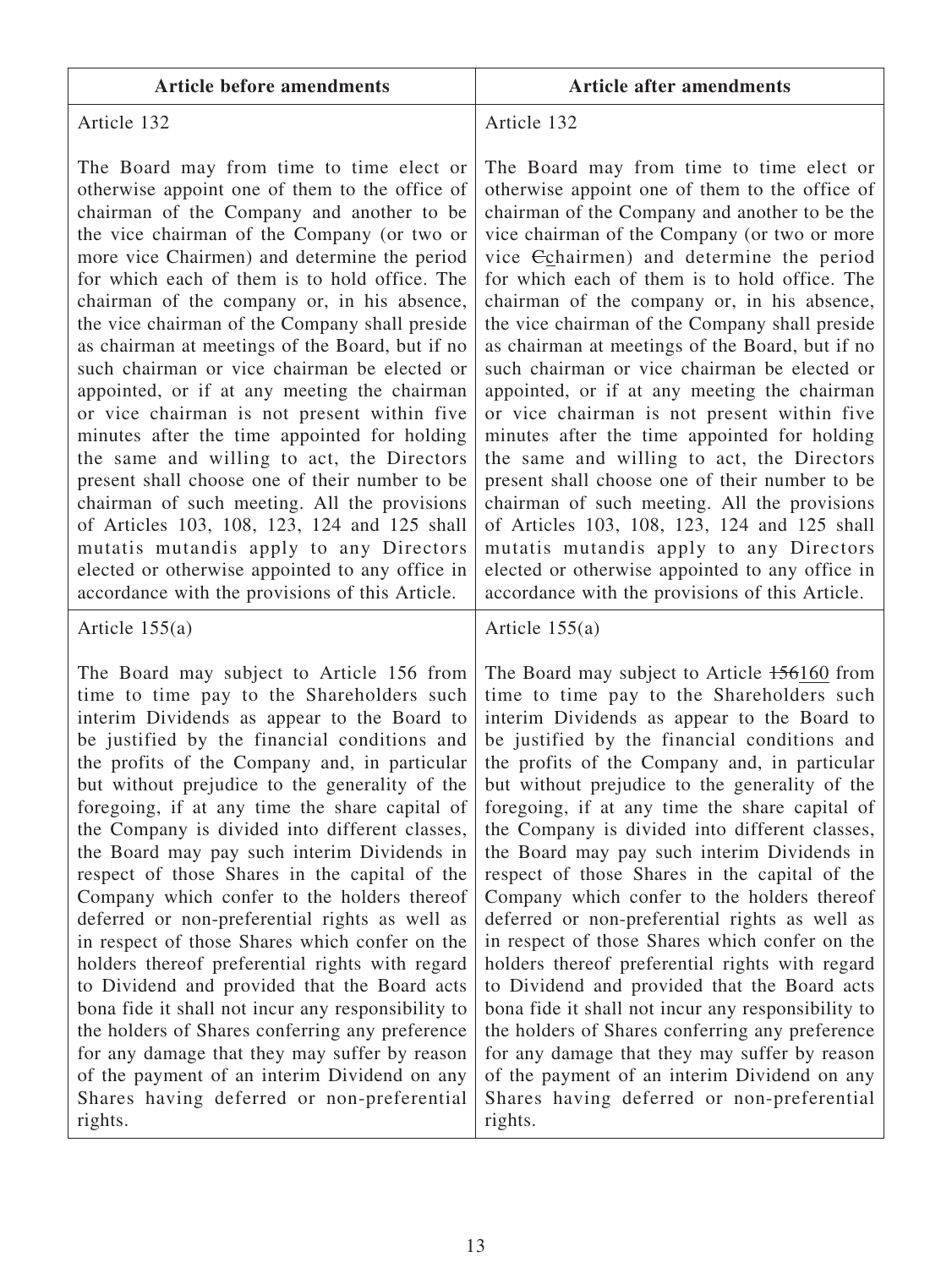| <b>Article before amendments</b>                                                                                                                                                                                                                                                                                                                                                                                                                                                                                                                                                                                                                                                                                                                                                                                                                                                                                                                                                                                                                                                | <b>Article after amendments</b>                                                                                                                                                                                                                                                                                                                                                                                                                                                                                                                                                                                                                                                                                                                                                                                                                                                                                                                                                                                                                                                                                                                                                                                                                                                            |
|---------------------------------------------------------------------------------------------------------------------------------------------------------------------------------------------------------------------------------------------------------------------------------------------------------------------------------------------------------------------------------------------------------------------------------------------------------------------------------------------------------------------------------------------------------------------------------------------------------------------------------------------------------------------------------------------------------------------------------------------------------------------------------------------------------------------------------------------------------------------------------------------------------------------------------------------------------------------------------------------------------------------------------------------------------------------------------|--------------------------------------------------------------------------------------------------------------------------------------------------------------------------------------------------------------------------------------------------------------------------------------------------------------------------------------------------------------------------------------------------------------------------------------------------------------------------------------------------------------------------------------------------------------------------------------------------------------------------------------------------------------------------------------------------------------------------------------------------------------------------------------------------------------------------------------------------------------------------------------------------------------------------------------------------------------------------------------------------------------------------------------------------------------------------------------------------------------------------------------------------------------------------------------------------------------------------------------------------------------------------------------------|
| Article 172                                                                                                                                                                                                                                                                                                                                                                                                                                                                                                                                                                                                                                                                                                                                                                                                                                                                                                                                                                                                                                                                     | Article 172                                                                                                                                                                                                                                                                                                                                                                                                                                                                                                                                                                                                                                                                                                                                                                                                                                                                                                                                                                                                                                                                                                                                                                                                                                                                                |
| The Board shall cause proper books of account<br>to be kept of the sums of money received and<br>expended by the Company, and the matters in<br>respect of which such receipts and expenditure<br>take place; and of the assets and liabilities of<br>the Company and of all other matters required<br>by the Companies Law necessary to give a true<br>and fair view of the state of the Company's<br>affairs and to show and explain its transactions.                                                                                                                                                                                                                                                                                                                                                                                                                                                                                                                                                                                                                        | The Board shall cause proper books of account<br>to be kept of the sums of money received and<br>expended by the Company, and the matters in<br>respect of which such receipts and expenditure<br>take place; and of the assets and liabilities of<br>the Company and of all other matters required<br>by the Companies <b>LawAct</b> necessary to give a<br>true and fair view of the state of the Company's<br>affairs and to show and explain its transactions.<br>The financial year of the Company shall end on<br>31 December of each year or such other date as<br>the Directors may determine.                                                                                                                                                                                                                                                                                                                                                                                                                                                                                                                                                                                                                                                                                     |
| Article 176                                                                                                                                                                                                                                                                                                                                                                                                                                                                                                                                                                                                                                                                                                                                                                                                                                                                                                                                                                                                                                                                     | Article 176                                                                                                                                                                                                                                                                                                                                                                                                                                                                                                                                                                                                                                                                                                                                                                                                                                                                                                                                                                                                                                                                                                                                                                                                                                                                                |
| The Company shall at each annual<br>(a)<br>general meeting appoint one or more<br>firms of auditors to hold office until the<br>conclusion of the next annual general<br>meeting on such terms and with such<br>duties as may be agreed with the Board,<br>but if an appointment is not made, the<br>Auditors in office shall continue in<br>office until a successor is appointed. A<br>Director, officer or employee of any such<br>Director, officer or employee shall not<br>be appointed Auditors of the Company.<br>The Board may fill any casual vacancy<br>in the office of Auditors, but while any<br>such vacancy continues the surviving<br>or continuing Auditors (if any) may<br>act. The remuneration of the Auditors<br>shall be fixed by or on the authority<br>of the Company in the annual general<br>meeting except that in any particular year<br>the Company in general meeting may<br>delegate the fixing of such remuneration<br>to the Board and the remuneration of<br>any Auditors appointed to fill any casual<br>vacancy may be fixed by the Board. | The Company shall at each annual<br>(a)<br>general meeting appoint one or more<br>firms of auditors to hold office until the<br>conclusion of the next annual general<br>meeting on such terms and with such<br>duties as may be agreed with the Board,<br>but if an appointment is not made, the<br>Auditors in office shall continue in office<br>until a successor is appointed. A Director,<br>officer or employee of any such Director,<br>officer or employee shall not be appointed<br>Auditors of the Company. The Company<br>in general meeting or a body that is<br>independent of the Board may fill any<br>casual vacancy in the office of Auditors,<br>but while any such vacancy continues the<br>surviving or continuing Auditors (if any)<br>may act. The appointment, removal and<br>remuneration of the Auditors shallmust<br>be fixedapproved by or on the authority a<br>majority of the Company's Shareholders<br>in the annual a general meeting exceptor<br>by another body that in any particular<br>year the Company in general meeting may<br>delegate the fixing of such remuneration<br>to is independent of the Board, and the<br>remuneration of any Auditors appointed<br>to fill any casual vacancy may be fixed<br>by the Company in general meeting or a |